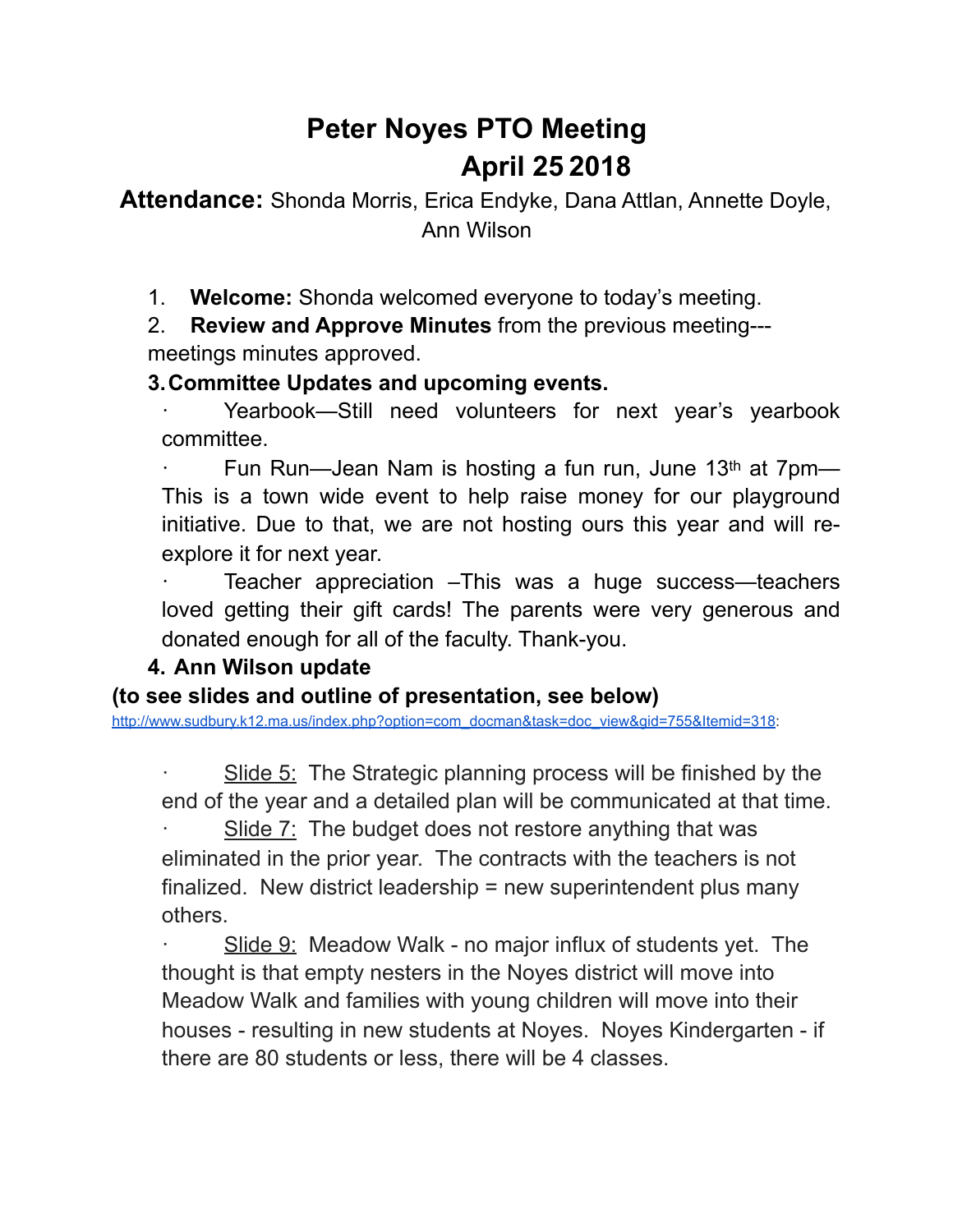Slide 13: Those numbers are as of the meeting date. All class sizes are within guidelines  $(K = 20, 1st/2nd = 22, 3rd-5th = 24)$ 

Slide 14: They are looking at the enrollment numbers for next year to see if they can reduce FTEs, but uncertain.

Slide 19: Includes salaries of therapists, OT, etc. The public school system is dedicated to meeting all needs.

Slide 20: Circuit Breaker offset = reimbursement on certain costs.

Slide 22: The budget is aligned with the town manager. All cost centers had the same % increase. Science and math implementation is included. ELA is decreasing to .6 FTE.

Slide 23: Because of budget restraints, we cannot be as innovative as we would like to be. We do still need to move forward with new Social Studies standards - not currently included in the FY19 Budget. The Walker Report recommendations relate to special education programming.

## **5. Comments/Open Discussion**

Jean Nam asked about Metco changes and the budget - per Anne, everything is paid with a grant and all decisions were made in conjunction with LS.

There is a homework initiative in process - information/conclusions should be available by June 4th.

There is a "Challenge for All" committee.

General comment by Anne - everyone is working very hard and doing extra work because there are not enough people. An example - Annalisa Michielli is no longer working as the Transportation Coordinator, but her job has not been filled. Therefore, whenever there are issues with transportation, someone else has to pick up the work in addition to their normal load.

### 6. **Open Positions**

- a. Popsicles and playground (2 slots)
- b. President for 2018-2019 (1 slot)
- c. Bridges Math Program for 2018-2019(2slots)
- d. Indoor school Beautification for 2018-2019 (2slots)
- e. Metco Parent Liason for 2018-2019 (2slots)